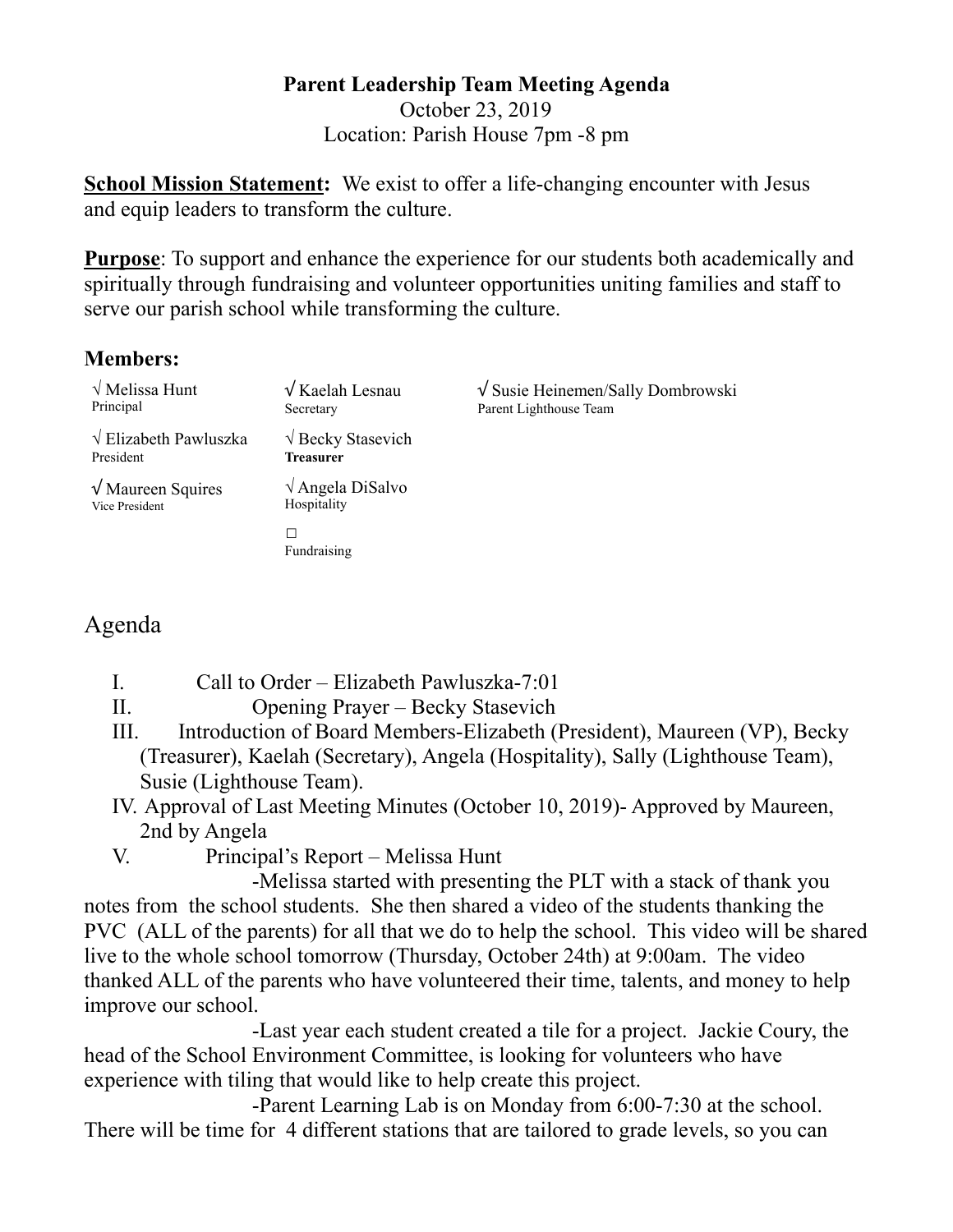choose which presentations you would like to go to. The topics chosen to be presented were all areas that parent showed interest in. The topics include: reading instruction (preK-3rd and 4th-8th), Math IXL (prek-6th), math instruction (7th and 8th grade), standards based teaching, and Leader in Me.

 -Parent Interest forms to join Academic Excellence Action Teams are available in the office. If there is a specific area that you are interested in, please fill out the form and return it to the school office.

 -Friday we are having a Disney Day- this is one of the theme days that we will have throughout the year. The student leaders came up with different themes that the rest of the school could vote on, and Disney won (Hollywood and Superheroes were the other choices).

 -Conferences and Report Cards- there will be a communication regarding both going out the school families tomorrow. Pre-k- 3 will be standards based report cards, 4-8 will be traditional grades. Report cards will be given out on Monday, November 11th. Thursday November 7th will be the Parent Lab for MAP testing. All parents who attend this evening will receive their students' results. If you do not attend the MAP testing Parent Lab, you will receive the results with the report card.

 -Conferences are going to be over two days this year, with both daytime and nighttime slots available. A link will be sent out next week from each individual teacher. Pre-k- 3rd grade will have lengthier conference times (20 minutes) to allow for more dialogue and form a partnership with the parents and teachers. Grades 4-6 will be station based as well as Junior High, which will be held in the commons.

 -The DAADs retreat was very successful. Thank you to Huy-Linh for organizing. The Mom's Retreat will be November 8th-9th at the church. If you're interested in attending, the link to register is in the Connection.

Old Business –

Fall Bash Update

- a. We currently have 215 people signed up (we had 280 last year). If you have not bought your tickets, you still can1
- b. Bidding goes live tonight (Wednesday). If you are not able to attend the event in person, this is a great way to still be a part of the action.
- c. Volunteers are needed for the night: checkout and raffle ticket sales

Habit Hop Feedback

 a. Sally gave the background on how the Habit Hop came to be. She shared that it was very successful and was a joy to see the halls buzzing with all of the families excited to learn about the Habits!

## New Business

Treasurer Report

1. Becky shared the most up to date Treasurer's report (September)